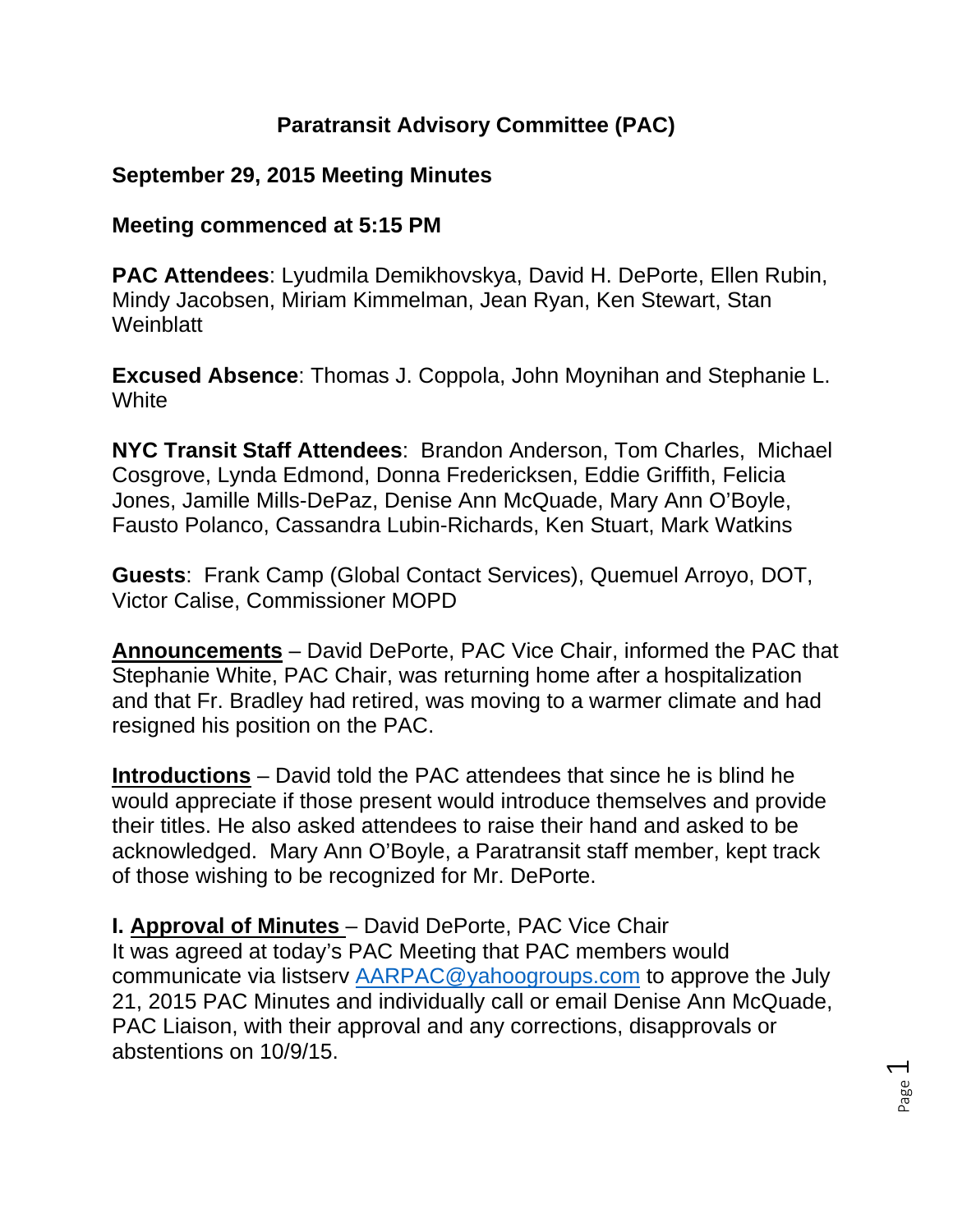**II. AAR Service Report** – Vice President Thomas Charles The effect of the introduction of feeder service continues to diminish and we are beginning to see an increase in our registrant base. We expect this growth to continue.

The Vice President reviewed highlights of June 2015 versus July 2015 and July 2014 statistics.

- AAR registrants increased from 138,808 in June 2015 to 139,970 in July 2015, a 0.8% increase. However, registrants decreased 10.3% from 156,008 in July 2014 to 139,970 in July 2015.
- Trips completed decreased from 551,585 in June 2015 to 540,159 in July 2015, a -2.1%% decrease. Comparing 543,676 trips completed in July 2014 to 540,159 trips completed in July 2015, there was a -0.6% decrease.
- Carrier no-shows in June 2015 were 2,140 and in July 2015 there were 1,496, a -30.1% decrease. Comparing 756 no-shows in July 2014 to 1,496 no-shows in July 2015, there was a 97.9% increase in no-shows.
- Total no-shows (carrier, customer and no-fault) in June 2015 were 14,529 and in July 2015 13,718, a -5.6% decrease. Comparing 10,580 total no-shows in July 2014 to 13,718 total no-shows in July 2015, there was a 29.7% increase in total no-shows.
- On-time Performance (OTP) increased from 88.2% in June 2015 to 90.9% in July 2015. Comparing OTP 92.7% in July 2014 to OTP 90.9% in July 2015, there was a-1.8% decrease in OTP.
- Appointments on time increased from 84.0% in June 2015 to 88.0% in July 2015. Comparing appointments on time 90.0% in July 2014 to appointments on time 88.0% in July 2015, there was a -2.0% decrease in appointments on time.

We have been studying OTP (trips arriving within the 30-minute of the scheduled pickup time) and appointments on time (trips arriving at or before a customer's scheduled appointment time). Traffic in the city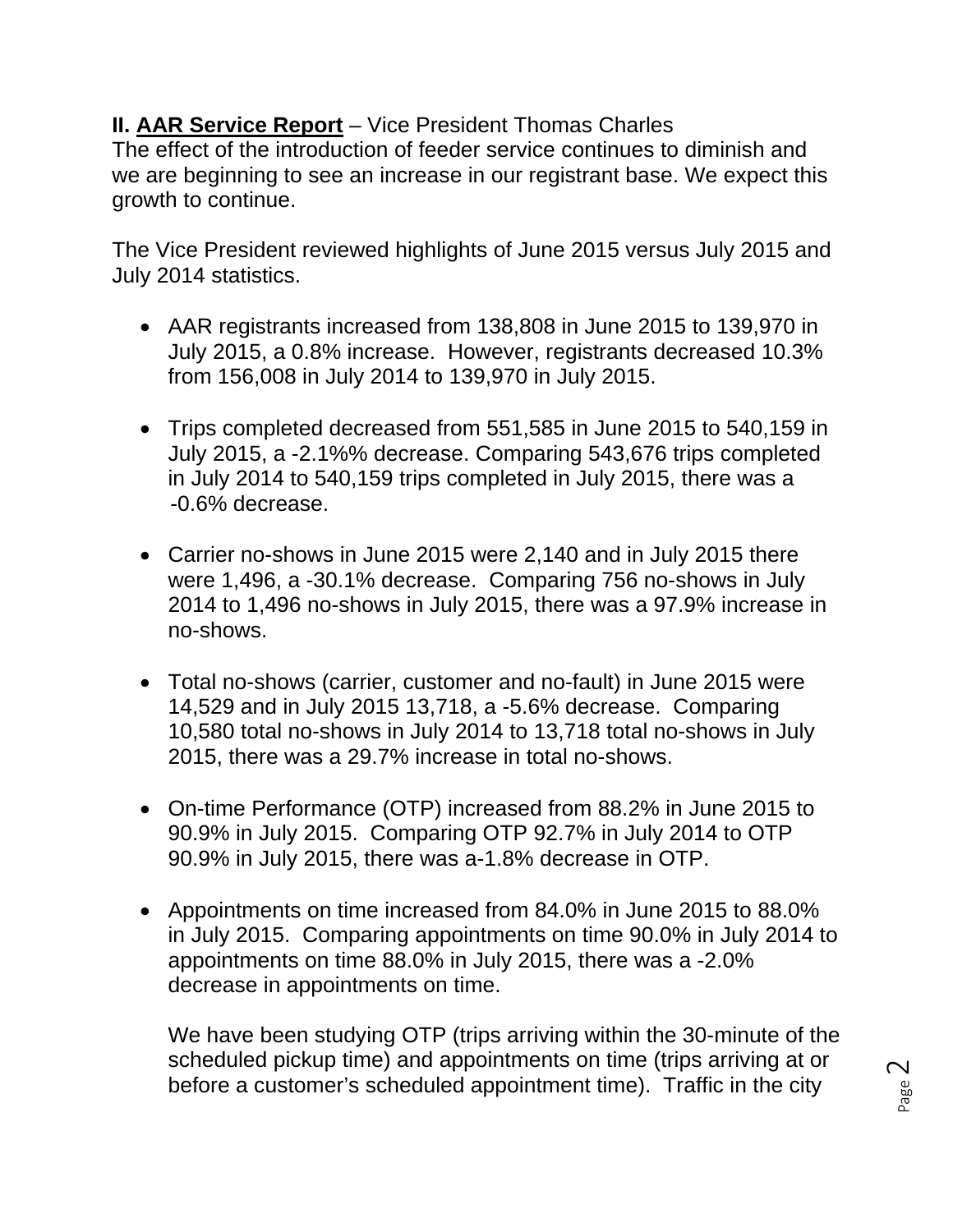and construction have been causing much lower speeds in concentrated traffic corridors. Therefore, we will be further lowering traffic speeds in our scheduling of trips. The goal for OTP is 92% or better.

- Average Reservation answering speed was 34 seconds in June 2015, 30 seconds in July 2015 and 6 seconds in July 2014.
- Average Reservation talk time was 4 minutes 32 seconds in June 2015, 4 minutes 34 seconds in July 2015 and 4 minutes 23 seconds in July 2014.
- Average answering speed for Travel Services was 26 seconds in June 2015, 22 seconds in July 2015 and 4 seconds in July 2014.
- Average Travel Services talk time was 1 minute 21 seconds in June 2015, 2 minutes 20 seconds in July 2015 and 2 minutes 16 seconds in July 2014.
- Complaints were 3,115 in June 2015 and 2,656 in July 2015, resulting in a 14.7% decrease. Comparing 2,486 complaints in July 2014 to 2,656 complaints in July 2015 there was a 6.8% increase.
- There were 4.1 complaints per 1,000 boardings in June 2015 and 3.5 complaints per 1,000 boardings in July 2015, a 14.9% decrease. Comparing 3.3 complaints per 1,000 boardings in July 2014 and 3.5 complaints per 1,000 boardings in July 2015, complaints increased by 5.8%.
- Commendations were 573 in June 2015 and 567 in July 2015, a decrease of 1.0%. Comparing 429 commendations from July 2014 and 567 commendations from July 2015, commendations increased by 32.2%.
- Total boardings were 766,940 in June 2015 and 759,993 in July 2015, a 0.9% decrease. Comparing total boardings 761,813 in July 2014 and 759,993 in July 2015, there was a 0.2% decrease in boardings.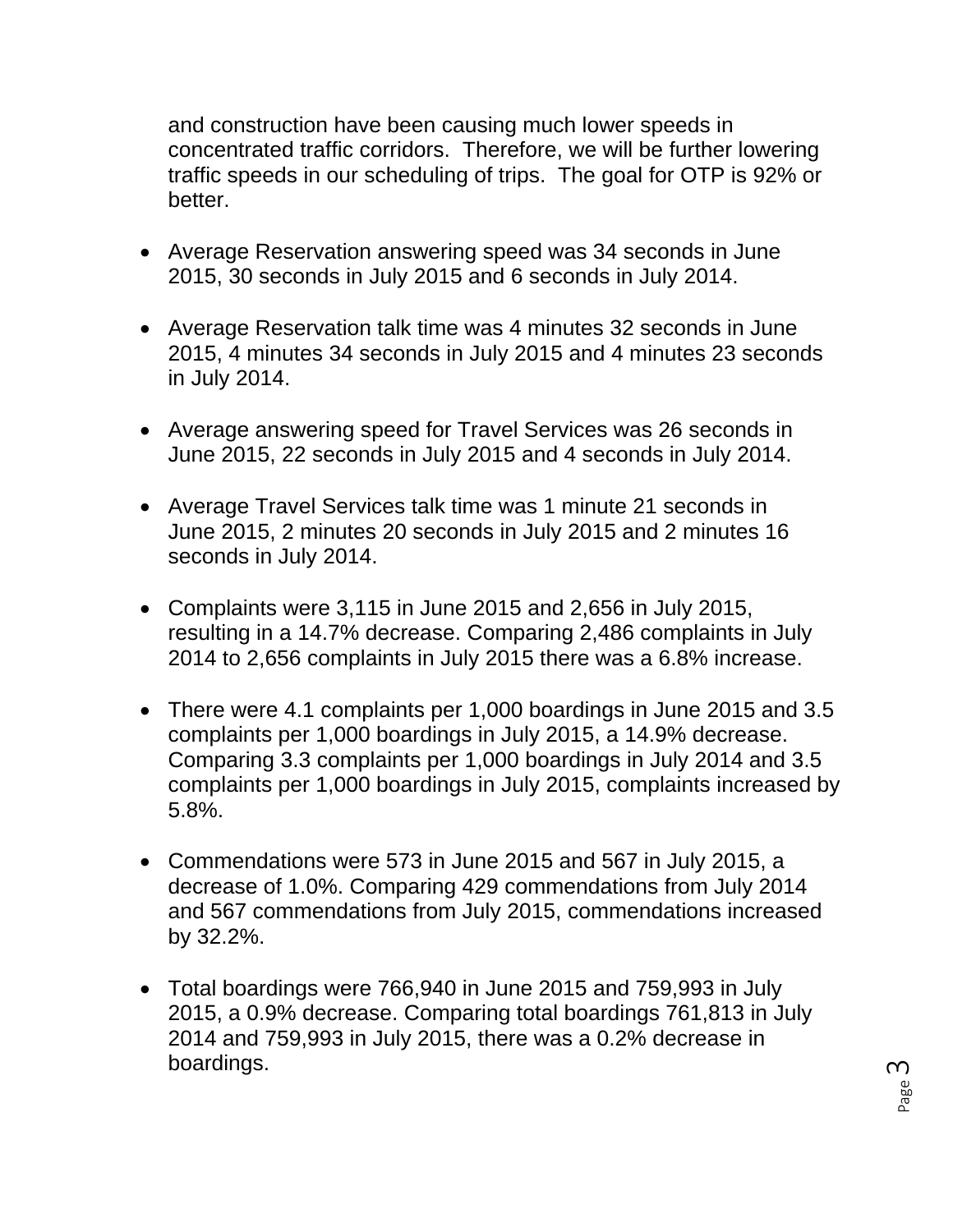The Vice President clarified that the decrease in boardings was due to summer service. In addition, when we compare the number of trips completed to boardings, we found 29% more PCAs and guests are traveling. We will monitor this so that it does not negatively impact service to customers with disabilities. We cannot limit guests unless they impinge upon customers with disabilities. Mr. Charles concluded his report.

## **III. Paratransit Topic** – Vice President Thomas J. Charles

#### **June 2015 US Department of Transportation, Federal Transit Administration's "Reasonable Modification of Policy, New Final Rule"**

Mr. Charles discussed the Reasonable Modification of Policy with the PAC. Modifications have to be fair, reasonable and should not exceed service criteria. In general, reasonable modifications should **not** be:

- 1. a fundamental alteration of service
- 2. a direct threat to the health and safety of others
- 3. not needed by the requestor to use the service
- 4. an undue financial or administrative burden

For instance, origin to destination service is required. While many properties have a curb-to-curb policy, assistance beyond the curb may be required. NYCT is in compliance with this requirement and does provide assistance as needed to and from the door. However, there are reasonable limitations to the assistance that can be provided. Drivers cannot lose sight of the vehicle and leave it unattained. Also we cannot safely carry a customer up and down stairs. A brief discussion on these two examples ensued and it was understood that losing sight of the vehicle, which may have other customers on board, and carrying customers up and down flights of stairs would alter the service, pose a threat to safety and create an undue burden.

NYCT addresses all requests for service modifications and looks at them on a case-by-case basis. For instance, some outdoor areas in housing complexes are equipped for our vehicles to safely enter while others are not equipped for such vehicular traffic. When a questionable complex is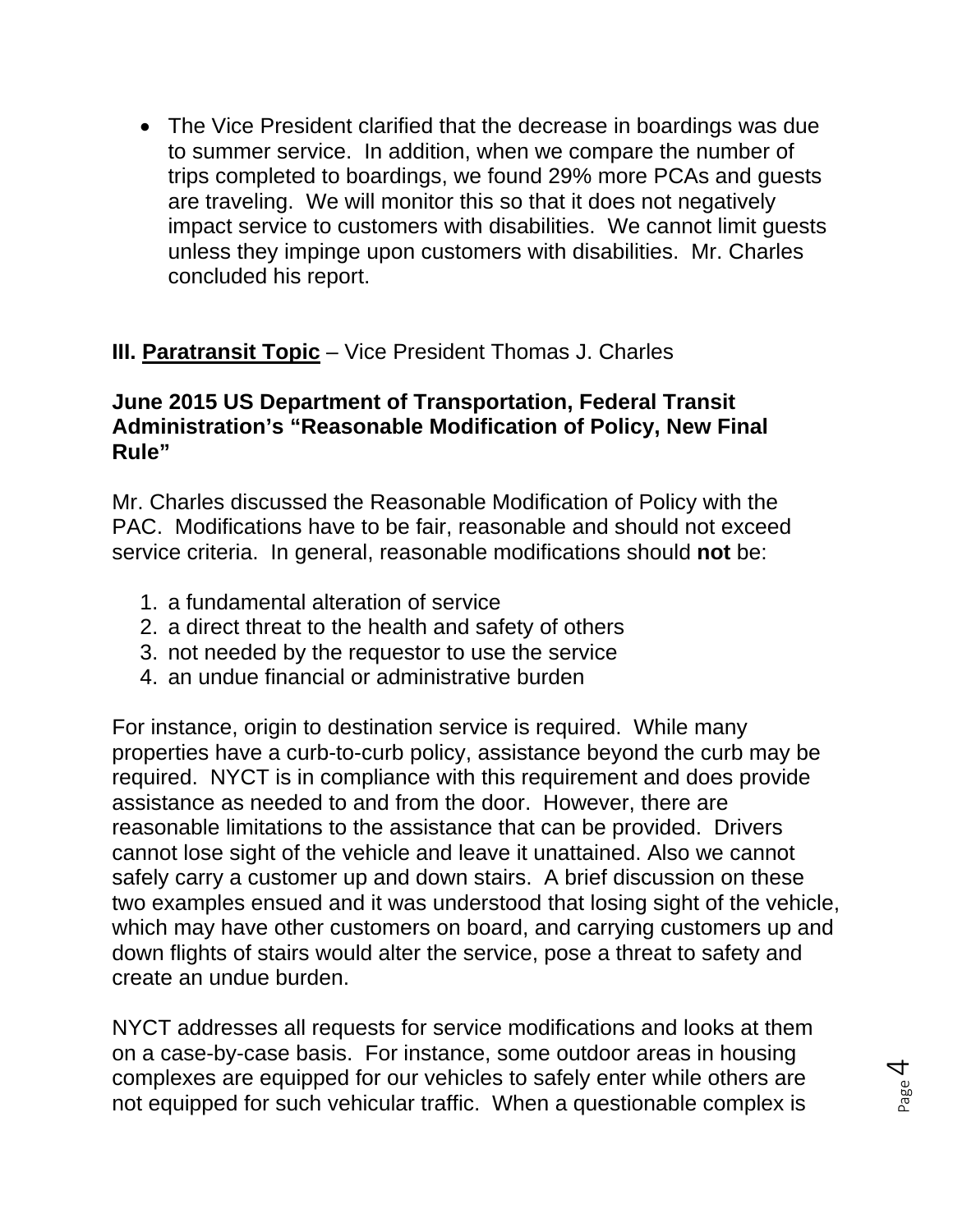brought to our attention, we will send someone out to survey the location and determine if it is reasonable for us to enter the area. While we can safely enter some complexes, there are others where we cannot and the customer must be picked up and dropped off at the entrance to the complex.

# **IV. PAC Topic(s)** -

# **1) Certification/Recertification**

The PAC membership requested a briefing on the certification/ recertification process and types of eligibility.

The Vice President explained that certification/recertification protocols are an individualized process where each applicant/registrant is independently determined to be eligible or ineligible for paratransit. In order to determine eligibility, every Access-A-Ride (AAR) applicant must undergo an in-person assessment that is pivotal in determining whether their condition prevents the use of regular fixed-route transit service.

Age is not a factor in the ADA criteria for eligibility, nor is a medical diagnosis. We also need to determine if an applicant travels with equipment such as crutches, canes, walkers, wheelchairs, air tanks, etc., uses service animals or requires the assistance of a personal care attendant (PCA). In person assessments allows us to establish a baseline assessment of the applicant's needs regardless of age.

Since an individual's condition changes over time, AAR customers are required to be recertified by undergoing another in-person assessment every five years. However, if something has changed in an AAR customer's equipment need or disabling condition, we can recertify the individual sooner.

This process is in full compliance with the guidelines of the Americans with Disabilities Act for the delivery of paratransit service.

**Types of Eligibility** – The Vice President proceeded to discuss the various types of Eligibility.

**Full** – AAR customer is eligible for all trips.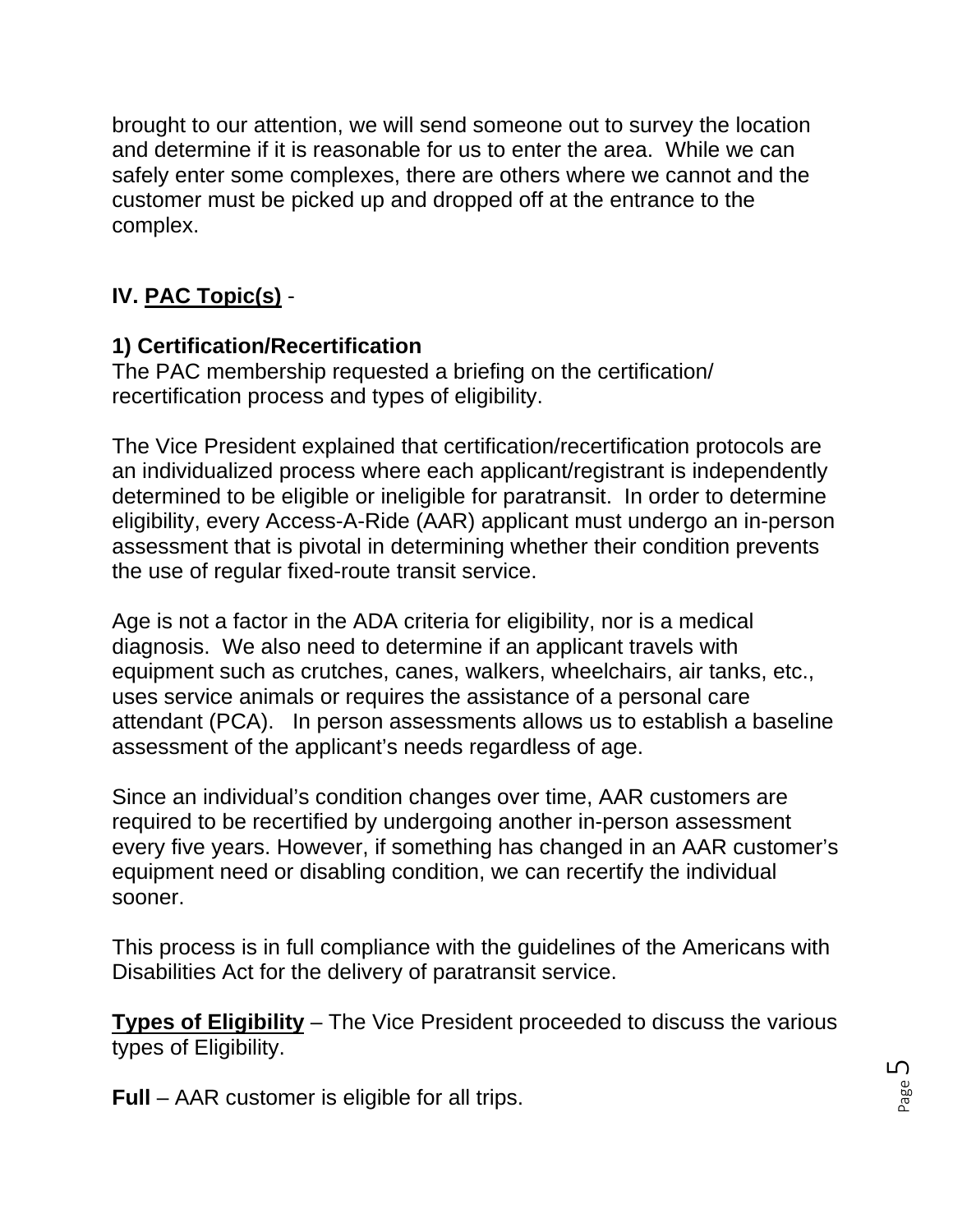**Conditional** – AAR customer is able to take some trips but not others. These customers are eligible when specific conditions apply such as: Stairs restricted, Extreme Cold, Extreme Heat, Weather-related, Environmental Barriers, Unfamiliar Places (Navigational) and Distance.

**Temporary** – AAR customer has a broken leg, is undergoing chemotherapy, has had surgery and is convalescing from it for a short period of time and cannot use mass transit for a limited period of time.

**Continual** - This category is considered for individuals who cannot use regular NYC Transit buses or subways under any circumstance and whose disability is determined unlikely to improve and likely to become more severe. Customers who have continual eligibility do not need to be recertified every five years and do not have to return to an assessment center. Instead, these customers are sent a form every five years requesting current information in order for AAR to verify and update records. For reasons stated above, this category is not universal nor is it for every registrant.

Ms. Ryan inquired if applicants still have to bring photographs to Assessment Centers. Vice President responded, "No." Those taking ID photographs have become proficient with the equipment and the room where the photographs are taken is accessible. Ms. Ryan also asked if the Assessment Centers were checked for ADA compliance.

Our Vice President responded that NYC Transit's ADA Compliance staff checked the Assessment Centers for compliance.

Ken Stewart raised concerns about the questions asked during an assessment interview about the distance one could travel and being asked to walk up stairs. He felt the questions and being asked to climb stairs were irrelevant to determining if someone who is blind is eligible for AAR. He also asked why blind customers are not granted Continual eligibility. The PAC Liaison, Denise Ann McQuade, responded that someone who takes the fixed route for some trips is typically not granted Continual eligibility. Ms. McQuade inquired if Mr. Stewart had appealed his conditional eligibility determination within the 60 days of the eligibility decision. Mr. Stewart stated he was told he could not appeal. Our Vice President responded that we would look into the matter.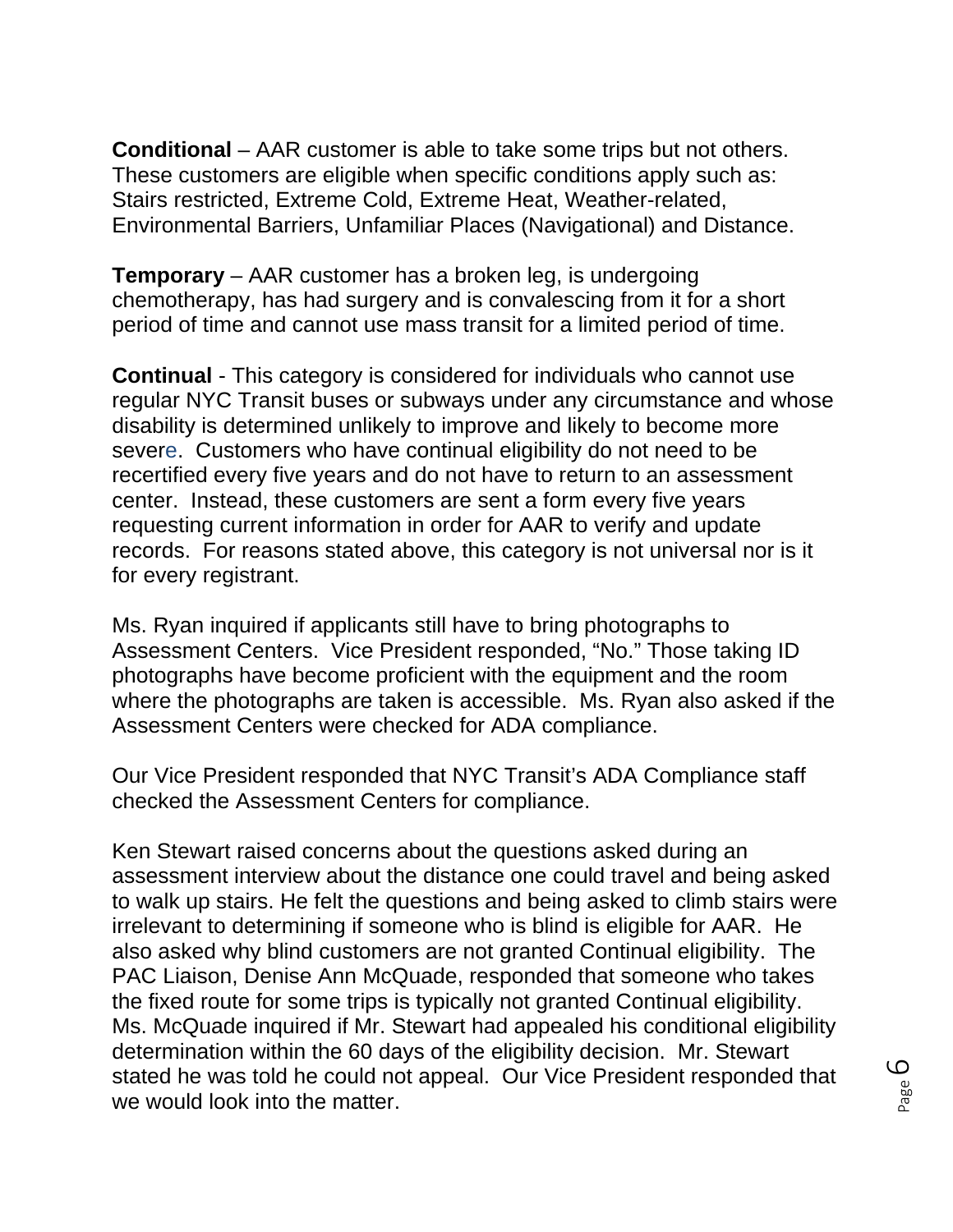David DePorte - Mentioned that a Certificate of Blindness would also serve as verification of an individual's blindness.

Mindy Jacobsen – Asked if it was accurate that all assessment centers are accessible.

The Vice President responded that they were. He stated contracts were awarded in January 2015 that had stipulations that services could not be co-mingled. Previously, there had been some problems with Assessment Centers providing other services that interfered with AAR applicants and AAR customer who were being certified or recertified. The Assessment Centers are in Brooklyn (Coney Island Avenue and Throop Avenue), Queens (Woodhaven Blvd.), the Bronx (Hone Avenue), Manhattan (Maiden Lane), and Staten Island (Ellis Street). Eligibility Determination Unit staff make visits several times a month.

The Vice President advised the PAC that a bill was introduced in Albany that requires everyone over 80 years of age to be automatically eligible for paratransit service. As reported at the July 21, 2015 meeting, this creates a problem for AAR because we need to do in person assessments to determine a baseline assessment to determine if an applicant travels with equipment such as crutches, canes, walkers, wheelchairs, air tanks, etc., uses service animals or requires the assistance of a personal care attendant (PCA).

#### **2) Communication**

The PAC membership discussed membership communication.

PAC members discussed how to ensure that all suggestions for topics are considered. Since all members do not participate on the Listserv (email management software), a number of suggestions were considered for improving member participation in choosing PAC topics. It was suggested that sufficient time be left at the end of the PAC meeting for PAC members to choose a topic for the next meeting. The Vice President noted that the PAC always runs out of time at the end of the meeting and suggest time be set aside at the beginning of the PAC meeting for this purpose. The possibility of communicating by teleconference was raised. Mindy Jacobsen mentioned she had a free teleconference service and that might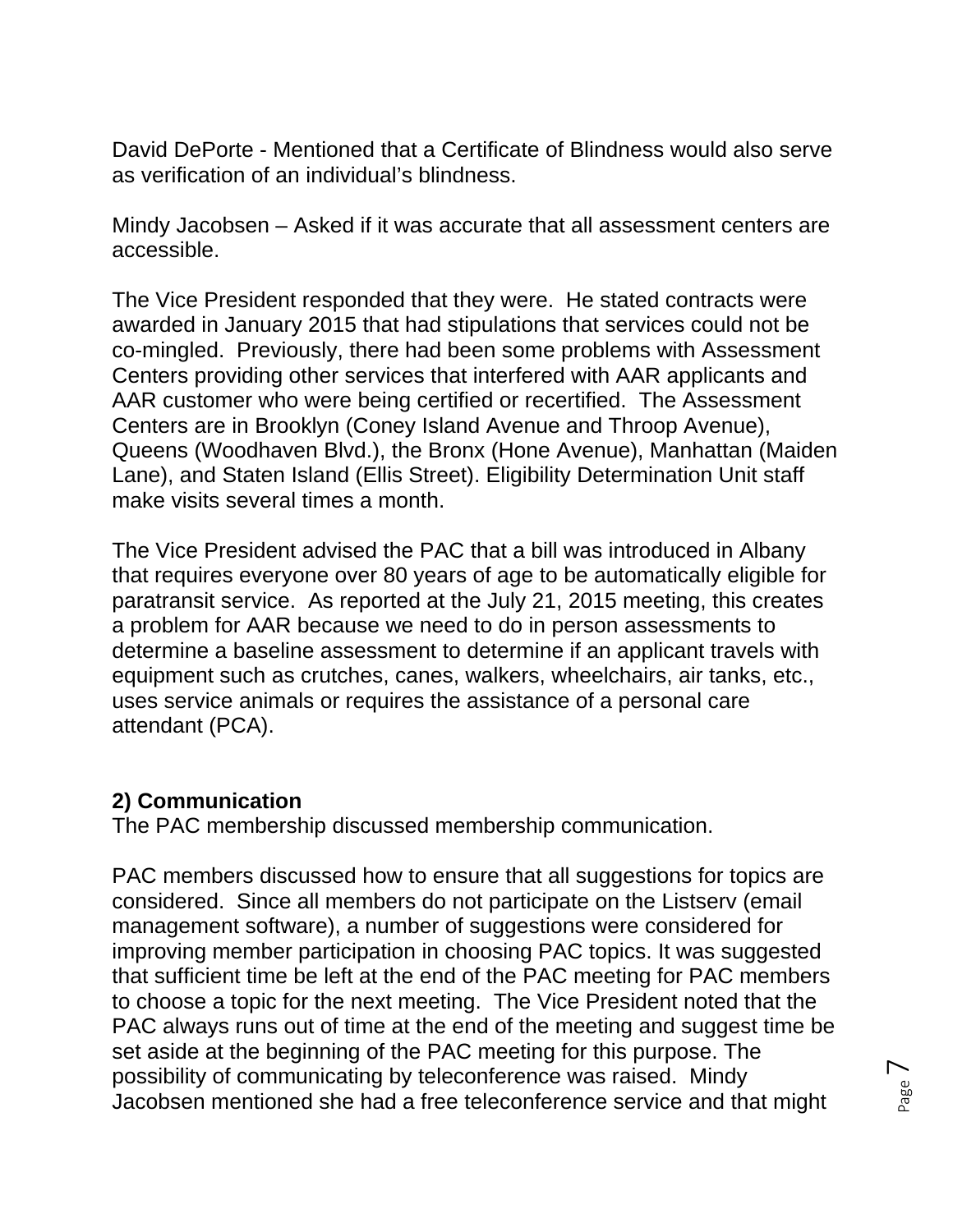be a way for the PAC to choose a topic for PAC meetings. The PAC membership will follow up on this separately.

## **V. Member Feedback**

The PAC provided feedback on the service based on their experiences and the experiences of their constituents. Open dialog ensued.

# **Performance and Evaluation (P&E) Training for AAR Drivers**

Since May 2015 PAC members Stephanie White, Jean Ryan and Ellen Rubin have volunteered to provide additional disability sensitivity training at the P&E classes provided by Paratransit.

Customer Relations Officer Kenneth Stuart - said that Paratransit had received positive feedback about the sensitivity training provided by PAC members.

Ms. Ryan and Ms. Rubin and Paratransit staff who participate in these P&E training sessions spoke about the positive reaction they received from the drivers and the positive feedback about the sensitivity training offered by the PAC was acknowledged. PAC members said that drivers brought up service problems caused by Shortcomings in dispatch.

## **Dispatch**

Luda Demikhovskaya asked if Paratransit has training for dispatchers. Ms. Demikhovskaya said AAR dispatching is more difficult than fixed route dispatching. Drivers complain about poor dispatching that puts customers on routes going in completely different directions, etc.

The Vice President responded that proper dispatch is an acquired skill. Paratransit is constantly working with dispatchers to improve their decisionmaking skills so they make the right decisions. Dispatch is an area that can always be improved.

Ms. Ryan offered that dispatchers play a vital role in AAR service and when poor decisions are made by dispatch the drivers, especially new drivers, are often afraid to speak up and say "no" to "add-ons."

Ms. Rubin requested clarification as to when and why "add-ons" happen. Tom Charles explained that "add-ons" occur for a variety of reasons and gave a few examples as follows: